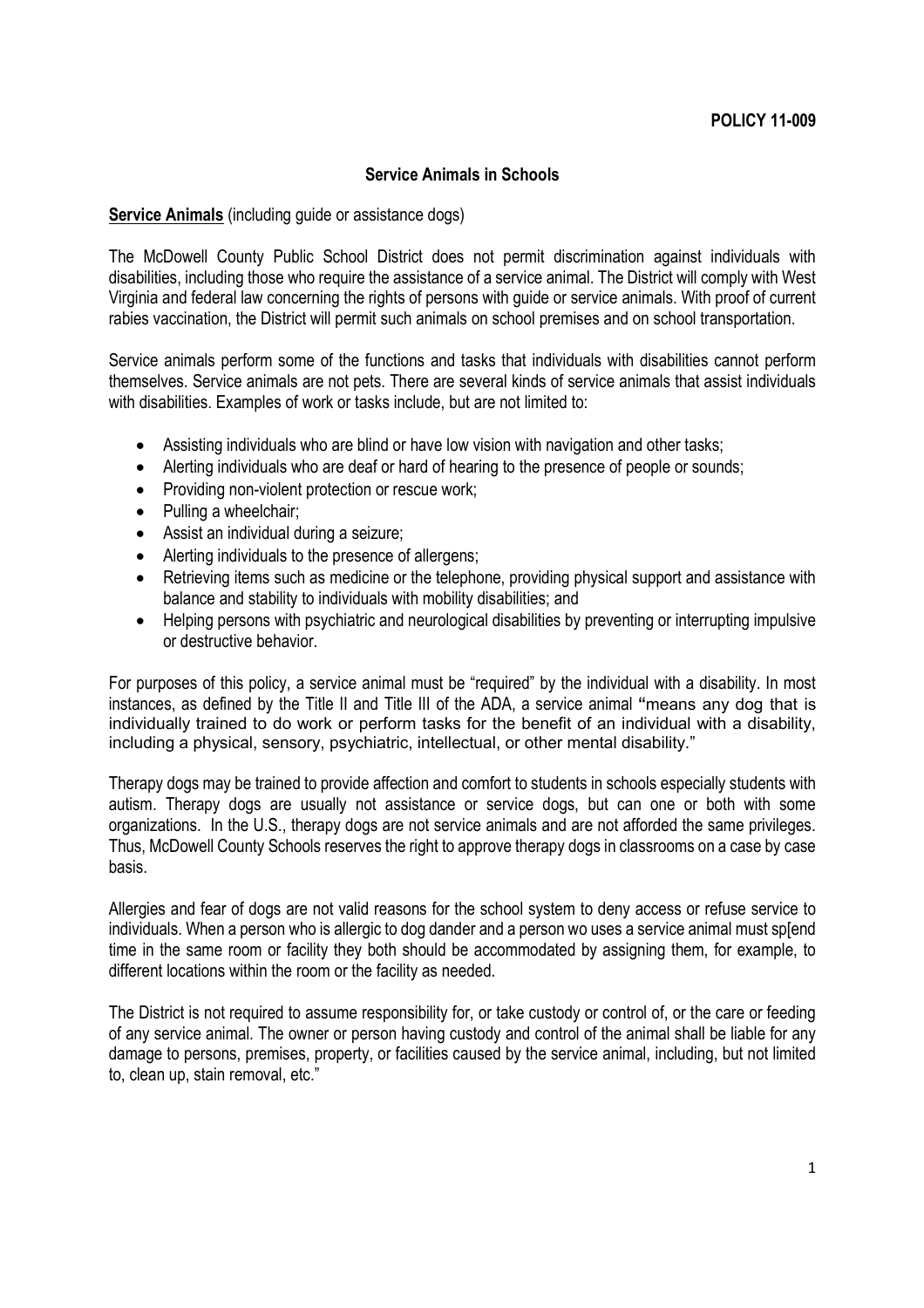If, in the opinion of the School Principal or authorized designee, any service animal is not in the control of its handler, or if it is not housebroken, the service animal may be excluded from the school or program. The service animal can also be excluded if it presents a direct and immediate threat to others in the school. The parent or guardian of the student having custody and control of the animal will be required to remove the service animal from the District premises immediately.

If any student or staff member assigned to the classroom in which a service animal is permitted suffers an allergic or other adverse reaction to the animal, the building principal will take the necessary action to immediately ensure the safety of all involved. The building principal or designee will be responsible for developing an alternative plan with appropriate District staff. Such plan could include the reassignment of student(s), including the student with the service animal, to a different classroom. This will also apply if an individual on school transportation suffers an allergic or other adverse reaction. In this case, an alternate plan will be developed in coordination with appropriate school, District, and transportation staff including the involvement of the parents/guardian or the student.

When a student will be accompanied by a service animal at school or in other District facilities on a regular basis, such staff member or such student's parent or guardian, as well as the animal's owner and any other person who will have custody and control of the animal will be required to sign a document stating that they have read and understood the foregoing.

The Principal or his/her designee shall be responsible for developing procedures to accommodate a student's use of a service animal in District facilities and on school transportation vehicles.

## Requirements

- 1. All requests for an individual with a disability to be accompanied by a service animal must be addressed in writing to the building principal and must contain required documentation of vaccinations. This written request must be delivered to the Principal's Office at least 10 business days prior to bringing the service animal to school or to a school sponsored activity.
- 2. Owners of a service animal must provide annual proof that the animal is up-to-date on all of its required vaccinations as determined by the animal's veterinarian, or, if such proof is not available, then as determined by the school district's veterinarian of choice. In order to provide the required proof, the animal's veterinarian must certify in writing, signed by him/her, that all vaccinations are current.
- 3. All service animals must be spayed or neutered.
- 4. All service animals must be treated for, and kept free of, fleas and ticks.
- 5. All service animals must be kept clean and groomed to avoid shedding and dander.
- 6. If the service animal does not meet requirements #2 through #6 at any time, the service animal may be removed by the school district. All costs associated with such removal and boarding, if necessary, will be borne by the owner of the service animal. The service animal will not be permitted to return to school property or any school activity until all costs associated with its removal have been paid.
- 7. Owners of service animals are liable for any harm or injury caused by the animals to other students, staff, visitors, and/or property. The student's parent or legal guardian will be required to sign a waiver of liability prior to the service animal coming to the school or to the school sponsored activity.
- 8. Removal of a Service Animal: A school administrator may ask an individual with a disability or his parents to remove a service animal from a school building, a classroom, or from a school function if any one of the following circumstances occur: